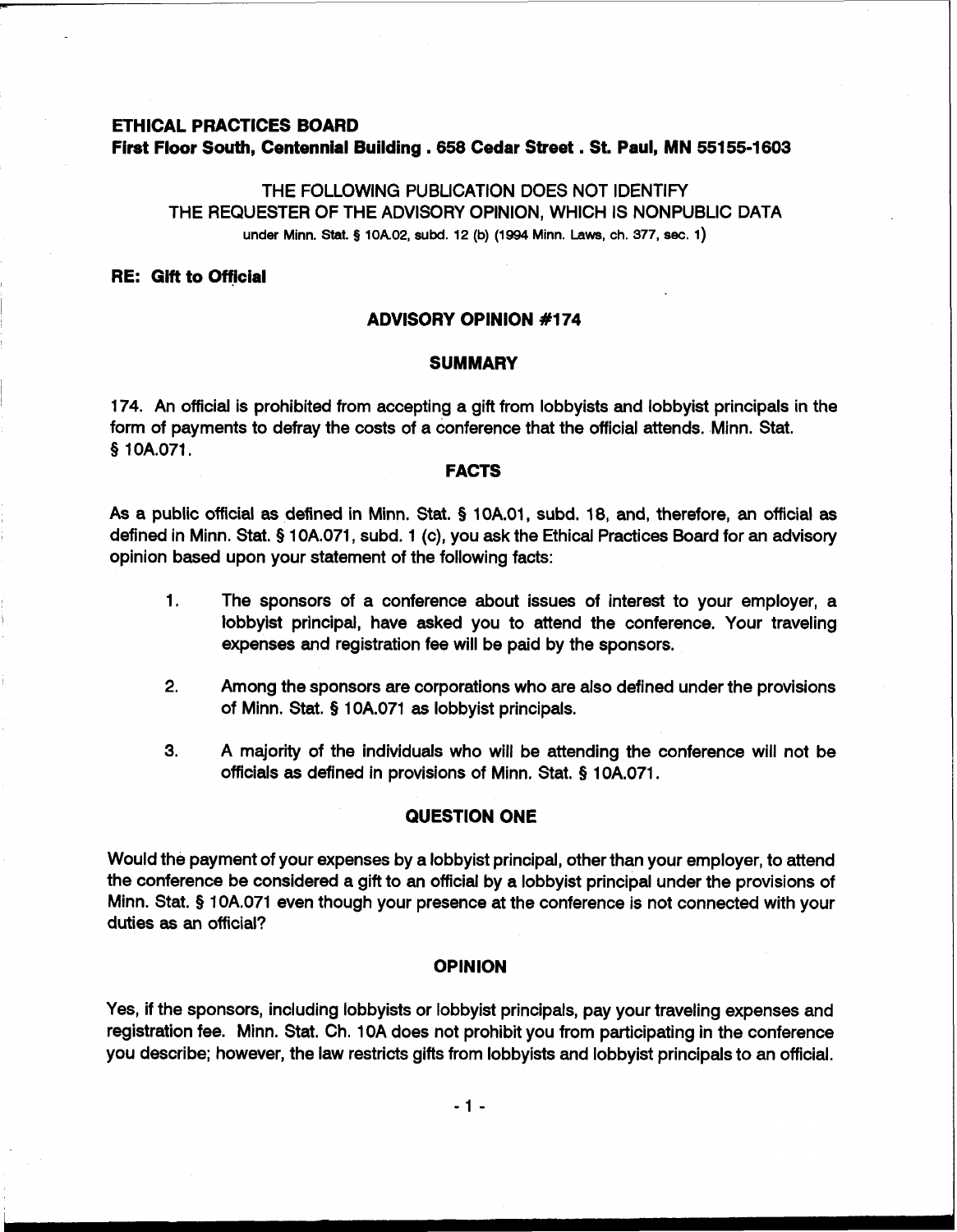To the extent that any portion of the costs of the conference are paid by a lobbyist or a lobbyist principal, you are prohibited from accepting the gift. Donations from a lobbyist or lobbyist principal to pay in whole or in part for the cost of the conference are not within any exemption from the gift prohibition in Minn. Stat. § 10A.071.

# **QUESTION TWO**

If the answer to Question One is yes, would your attendance at the conference be considered a gift to an official within the meaning of Minn. Stat. § 10A.071 if:

- A. You paid for any portion of your expenses to this event which may have been paid for by a lobbyist principal?
- B. Your employer, a lobbyist principal, paid for any portion of your expenses to this event which may have been paid for by a lobbyist principal?

#### **OPINION**

- A. No.
- B. A salary is not a gift under the statute. If you attendance at the conference is in conjunction with your employment, then payment of expenses is not a gift because as an employee you are giving your employer consideration of equal or greater value in return. Minn. Stat. § 10A.071, subd. **l(b).**

 $I_{\text{Issued:}}$   $|I - 4 - 1994|$ 

. . .

John L. Holahan, Jr., Chair Ethical Practices Board

### **PERTINENT STATUTES**

Minn. Stat. § 1 OA.O1 DEFINITIONS provides:

Subd. 11. (a) "Lobbyist" means an individual:

(1) engaged for pay or other consideration, or authorized to spend money by another individual, association, political subdivision, or public higher education system, who spends more than five hours in any month or more than \$250, not including the individual's own travel expenses and membership dues, in any year, for the purpose of attempting to influence legislative action or administrative action, or the official action of a metropolitan governmental unit, by communicating or urging others to communicate with public or local officials. . . .

 $-2-$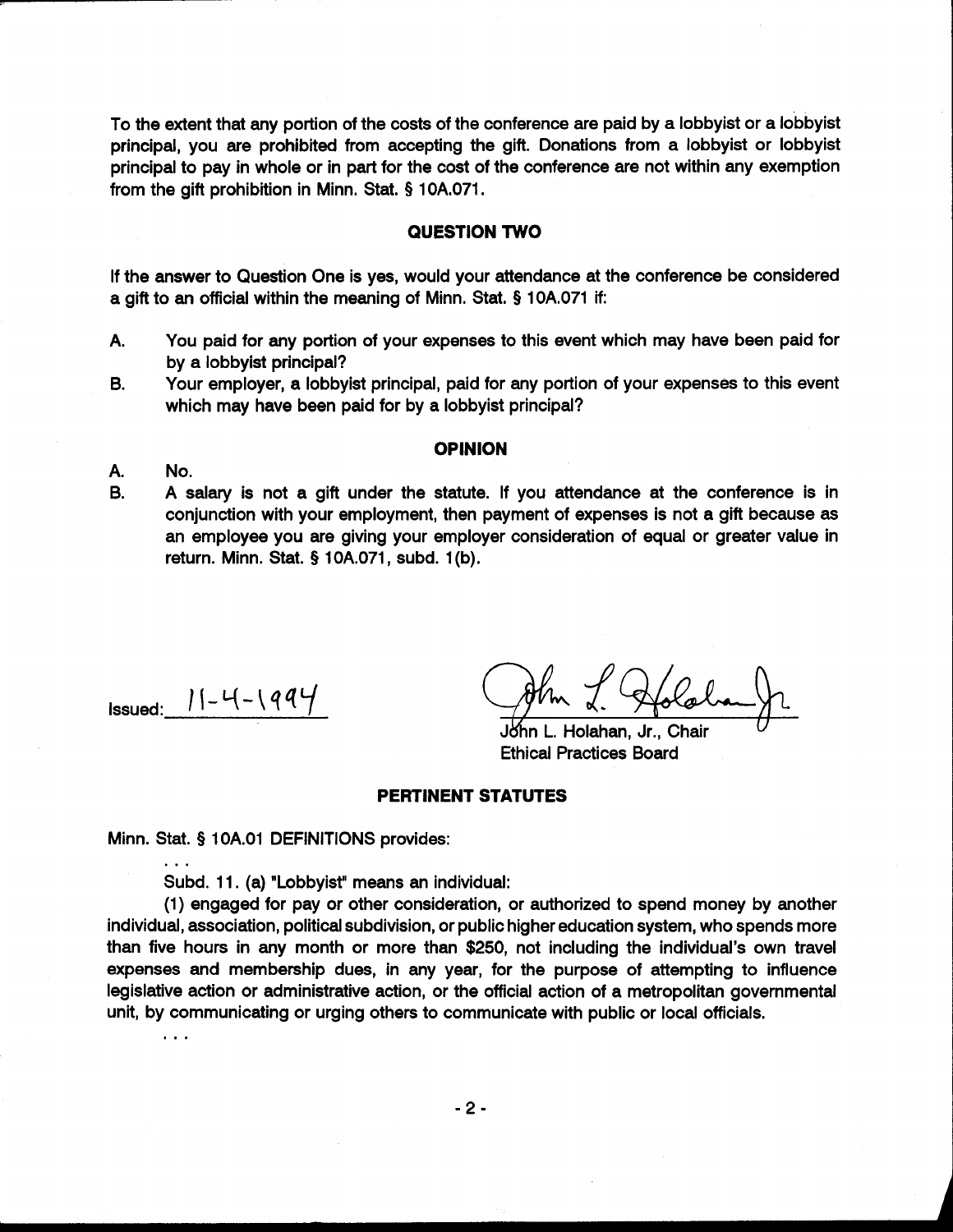Subd. 18. "Public official" means any:

(a) member of the legislature;

(b) constitutional officer in the executive branch and the officer's chief administrative deputy;

(c) member, chief administrative officer or deputy chief administrative officer of a state board or commission which has at least one of the following powers: (i) the power to adopt, amend or repeal rules, or (ii) the power to adjudicate contested cases or appeals;

(d) commissioner, deputy commissioner, or assistant commissioner of any state department as designated pursuant to section 15.01 ;

(e) individual employed in the executive branch who is authorized to adopt, amend or repeal rules or adjudicate contested cases;

(9 executive director of the state board of investment;

(g) executive director of the Indian affairs intertribal board;

(h) commissioner of the iron range resources and rehabilitation board;

(i) commissioner of mediation services;

**(j)** deputy of any official listed in clauses (e) to (i);

(k) judge of the workers' compensation court of appeals;

(I) administrative law judge or compensation judge in the state office of administrative hearings or referee in the department of jobs and training;

(m) solicitor general or deputy, assistant or special assistant attorney general;

(n) individual employed by the legislature as secretary of the senate, chief clerk of the house, revisor of statutes, or researcher, legislative analyst, or attorney in the office of senate counsel and research or house research;

(0) member or chief administrative officer of the metropolitan council, regional transit board, metropolitan transit commission, metropolitan waste control commission, metropolitan parks and open spaces commission, metropolitan airports commission or metropolitan sports facilities commission;

(p) the director of the racing commission, the director of the gambling control board, the director of the state lottery, and the deputy director of the state lottery;

(q) director or the division of gambling enforcement in the department of public safety;

(r) member or executive director of the higher education facilities authority; or

(s) member of the board of directors or president of the Minnesota world trade center corporation. ...

Subd. 28. Principal. "Principal"means **an** individual or association that:

(1) spends more than \$500 in the aggregate in any calendar year to engage a lobbyist, compensate a lobbyist, or authorize the expenditure of money by a lobbyist; or

(2) is not included in clause (1) and spends a total of at least \$50,000 in any calendar year on efforts to influence legislative action, administrative action, or the official action of governmental units, as described in section 10A.04, subdivision 6.

Laws of 1994, Ch. 377, Sec. 5, created Minn. Stat. § 10A.071 CERTAIN GIFTS BY LOBBYISTS AND PRINCIPALS PROHIBITED which provides: